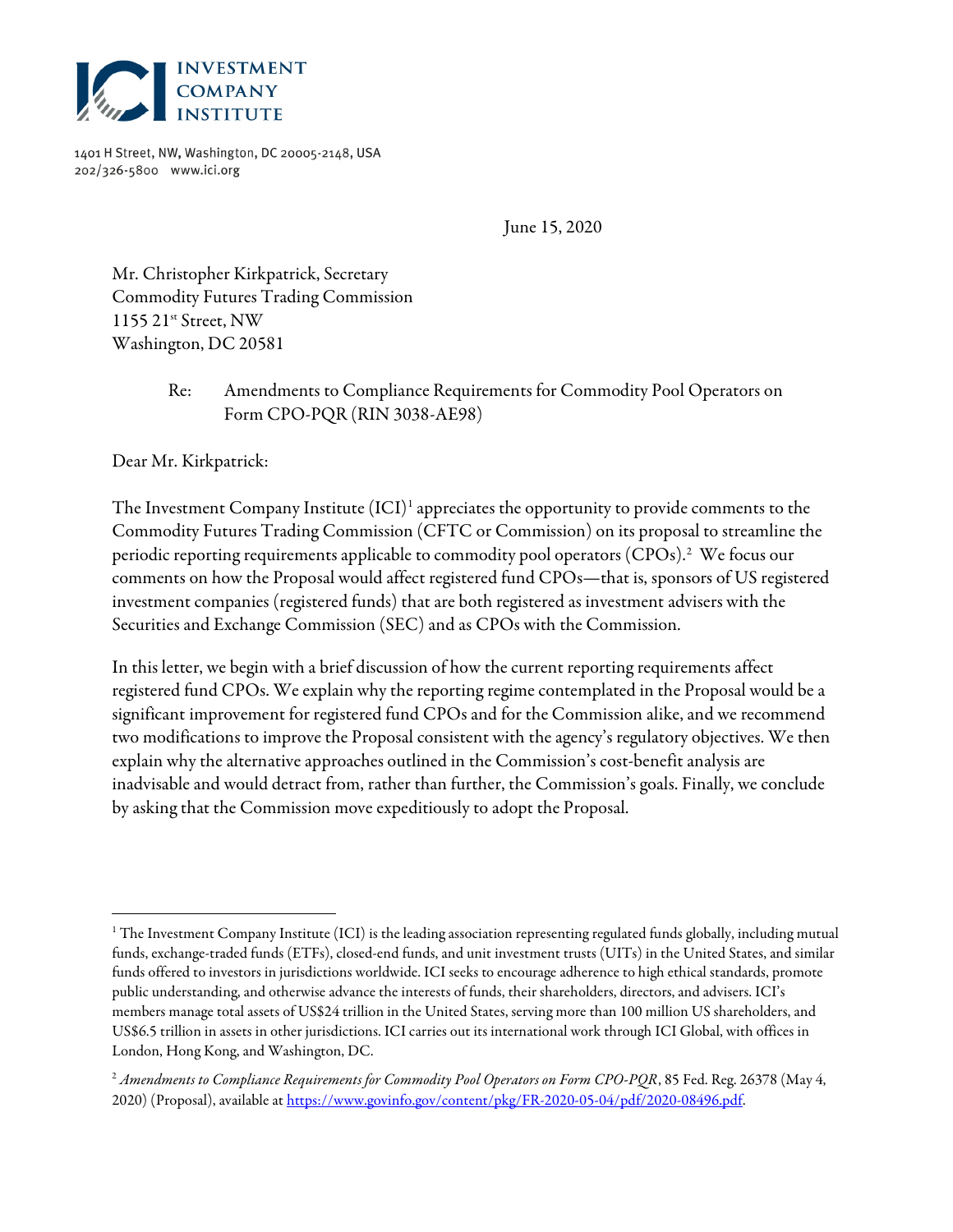Mr. Christopher Kirkpatrick June 15, 2020 Page 2 of 7

## Effect of the current requirements on registered fund CPOs

Amended in 2012 as part of a broader rulemaking, Commission Regulation 4.27 requires the periodic reporting on Form CPO-PQR of information about a CPO and the pools that it operates.<sup>3</sup> The form is composed of three separate schedules that seek varying degrees of information, ranging from identifying information about the CPO, its pools and service providers (on Schedule A) to very detailed information about each pool a CPO operates, both on an aggregate and pool-by-pool basis (Schedules B and C). The relative size of a CPO determines which of the schedules the CPO is required to file and how frequently. Small CPOs are required to file Schedule A once annually, while the largest CPOs file Schedules A, B and C on a quarterly basis.

In the same rulemaking, the Commission adopted amendments to Regulation 4.5 that brought certain registered fund advisers into scope as CPOs, even though these entities and the registered funds they advise are comprehensively regulated by the SEC. The Commission did not evaluate the extensive periodic reporting requirements to which registered funds and their advisers already adhere—it simply subjected registered fund CPOs to the new Form CPO-PQR requirements. $^4$  A year later, in a rulemaking intended to "harmonize its requirements with those of the SEC,"<sup>5</sup> the Commission again failed to consider the overlap in periodic reporting requirements occasioned by the fact that registered fund CPOs are dually registered with the SEC and the CFTC.<sup>6</sup>

As we have explained on several occasions, there is significant overlap between the SEC's reporting requirements for registered funds and their advisers and the CFTC's reporting requirements for registered fund CPOs.<sup>7</sup> Both SEC and CFTC rules require registered funds to report detailed

<sup>&</sup>lt;sup>3</sup> Commodity Pool Operators and Commodity Trading Advisors: Compliance Obligations, 77 Fed. Reg. 11252 (Feb. 24, 2012) (2012 Rulemaking); correction notice published at 77 Fed. Reg. 17328 (Mar. 26, 2012).

 $^4$  Id. at 11266 ("With respect to the assertion that registered investment companies should not be required to file Form CPO–PQR, the Commission believes that it is important to collect the data in Form CPO–PQR from registered investment companies whose activities require CPO registration to assess the risk posed by such investment vehicles to derivatives markets and the broader financial system. Consequently, the Commission intends to require from registered investment companies that are also registered as CPOs the same information that it is requiring from entities solely registered as CPOs.").

<sup>5</sup> Harmonization of Compliance Obligations for Registered Investment Companies Required to Register as Commodity Pool Operators, 78 Fed. Reg. 52308 (Aug. 22, 2013).

 $6$  Id. at 52326 ("CPOs of [registered investment companies (RICs)] were not required to comply with its filing obligations under [CFTC Regulation] 4.27 or file form CPO–PQR until the finalization of this rulemaking. The reporting obligations for CPOs of RICs with respect to form CPO–PQR under the [Paperwork Reduction Act] and the costs and benefits were addressed in the 2012 Final Rule and restated in the Proposal only for informational purposes.").

<sup>&</sup>lt;sup>7</sup> See, e.g., Letter to Christopher Kirkpatrick, Secretary, CFTC, from Dorothy M. Donohue, Acting General Counsel, ICI, dated Sept. 28, 2017, at vii, available at https://www.ici.org/pdf/30889a.pdf (outlining the comprehensive SEC periodic reporting requirements for registered funds and their advisers that provide a holistic picture of the adviser and its investment activities).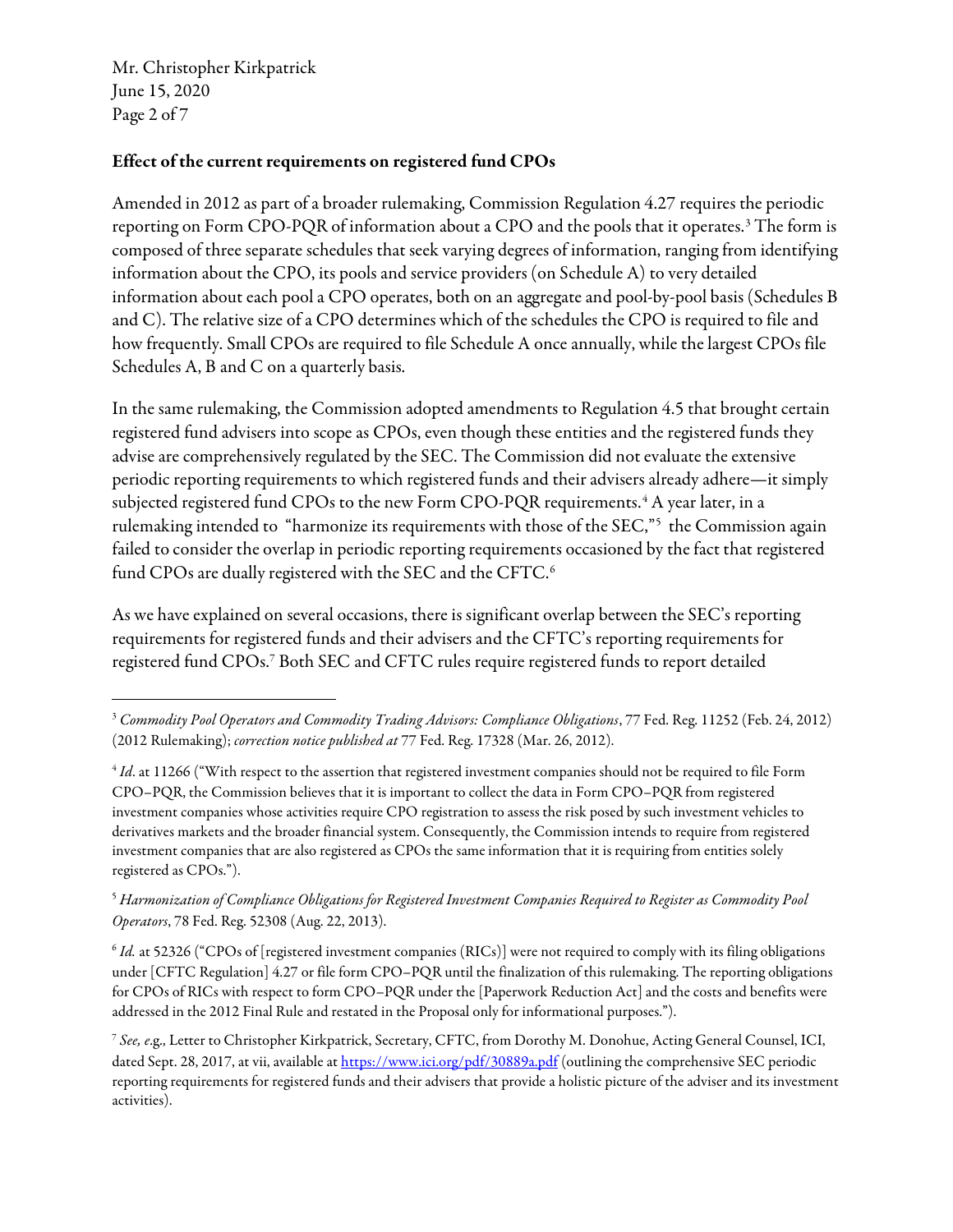Mr. Christopher Kirkpatrick June 15, 2020 Page 3 of 7

information about fund portfolio holdings, portfolio characteristics, and risk metrics. Both SEC and CFTC rules require registered advisers to report information about the funds and accounts they manage, including data about fund and account holdings. While the SEC and CFTC require different information in some instances, both rule sets are intended to accomplish similar regulatory objectives.

To comply with both SEC and CFTC rules, registered fund CPOs have had to develop and maintain systems and manual processes to source, compile and report multiple sets of similar information for the same registered fund(s). The costs of this overlapping reporting have been borne, and continue to be borne, by registered fund shareholders—typically American families who invest in registered funds to save for college, prepare for retirement, and otherwise achieve their financial goals.

## ICI views on the Proposal

ICI appreciates the Commission undertaking this evaluation of the Form CPO-PQR reporting requirements and for acknowledging that the data it now collects has not been particularly helpful for the agency's regulatory purposes. We likewise appreciate the acknowledgement that over the last seven years, none of the data collected on Form CPO-PQR—which was designed in part to capture data thought to be useful to the Financial Stability Oversight Council (FSOC)—has actually been shared with FSOC.<sup>8</sup>

The Commission proposes to streamline its data collection so that a revised Form CPO-PQR could be more easily integrated with other data that the Commission receives, including extensive information related to trading, reporting and clearing of swaps and reporting by other CFTC registrants and large traders in the commodity interest markets. The release explains that adding a reporting element for legal entity identifiers (LEIs) for the CPO and its operated pools (to the extent that LEIs have been obtained) "would be key to helping facilitate this integration." The CFTC "believes that this information, when integrated with other data streams available to the Commission, would provide an effective and efficient way for the Commission to oversee and assess the impact of CPOs and their operated pools in the commodity interest markets."<sup>9</sup>

Ideally, we believe the Commission should adopt a substituted compliance approach to periodic reporting by registered fund CPOs, as it did for registered fund disclosure documents in the 2013 harmonization rulemaking.<sup>10</sup> This approach is appropriate in view of the comprehensive reporting that registered fund CPOs and their registered fund pools provide to the SEC, under rules that were enhanced in 2016. In this Proposal, in fact, the Commission recognizes the strength of the SEC

<sup>8</sup> Proposal at 26387.

<sup>&</sup>lt;sup>9</sup> Id. at 26385.

<sup>&</sup>lt;sup>10</sup> See Regulation 4.12(c)(3)(i) (exempting a registered fund CPO from the Part 4 requirements for pool disclosure documents, subject to certain conditions).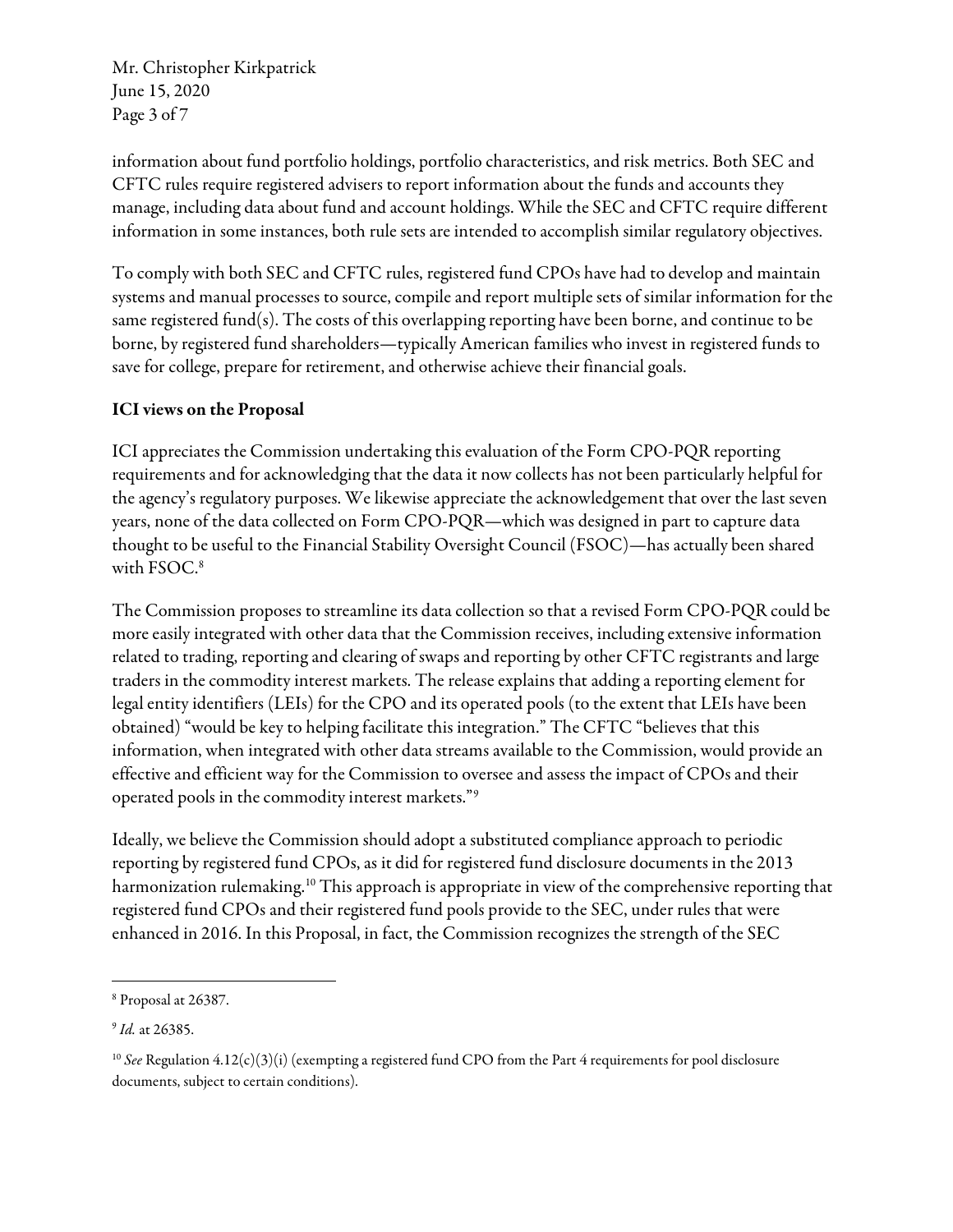Mr. Christopher Kirkpatrick June 15, 2020 Page 4 of 7

reporting regime, noting that "[r]egistered investment companies are subject to a comprehensive scheme of periodic financial reporting under the federal securities laws, and most of that data is publicly available on the SEC's website through its EDGAR filing system."<sup>11</sup>

The comprehensive quarterly portfolio holdings reports that registered funds file with the SEC include derivatives positions. These reports also require disclosure of LEIs (to the extent that registered funds have obtained them) and, for each derivatives contract, the name and LEI of the counterparty. Under a substituted compliance approach, the Commission could integrate the information in those reports with its other data sources and thereby have a full view of registered fund activity in the commodity interest markets.<sup>12</sup>

 Nevertheless, ICI endorses the Proposal as a helpful improvement to the current system. It would significantly reduce the reporting burdens to which registered fund CPOs are currently subject, while ensuring that the Commission continues to receive regular information from all CPOs for purposes of monitoring activity in the commodity interest markets. The Proposal also would allow CPOs to comply with the Commission's requirements through timely filing of corresponding reports required by the National Futures Association (NFA).

Whether this rulemaking successfully accomplishes the Commission's goals will depend on whether the resulting data set is properly calibrated to the Commission's regulatory interests and limited to the information that *actually will be used* in monitoring activity in the commodity interest markets. For this reason, we strongly recommend that the Commission modify the Proposal by incorporating into Form CPO-PQR the version of the schedule of investments that NFA adopted in 2010 (2010 Schedule). As NFA explains in its comment letter, the data elements in the 2010 Schedule are what NFA regularly uses as part of its risk monitoring system and NFA "does not have a need for the more granular

 $11$  Proposal at 26382. The Commission goes on to explain that "registered management investment companies—a category that includes those investment companies that are also commodity pools—file with the SEC annual reports on Form N–CEN, quarterly reports of their portfolio holdings on Form N–PORT, and information about their liquidity on Form N-LIQUID." Id. at n.52. In addition, the SEC requires registered fund advisers to file Form ADV, which calls for both census-type information and information about the adviser's business, including types of advisory services offered, fee schedule, disciplinary information, conflicts of interest, and qualifications of key personnel.

 $12$  Indeed, when registered fund advisers first came into scope as CPOs, then Chairman Gary Gensler envisioned a substituted compliance approach. In remarks at an industry conference just one month after the 2012 rulemaking was finalized, Gensler remarked: "Yes, you need to register with the CFTC but we are more than happy to use the forms that you use over at the SEC… just send the same stuff over… You are right, they would be dually registered but we take all the same documents… I think once they're registered we ought to be able to take the forms from the other agency." The Honorable Gary Gensler, Chairman, Commodity Futures Trading Commission, "Outlook from the CFTC," Remarks to the U.S. Chamber of Commerce Sixth Annual Capital Markets Summit, Washington, D.C. (Mar. 28, 2012), available at http://www.uschamber.com/webcasts/6th-annual-capital-markets-summit (specific quote on Webcast Part 2 beginning at 24:00).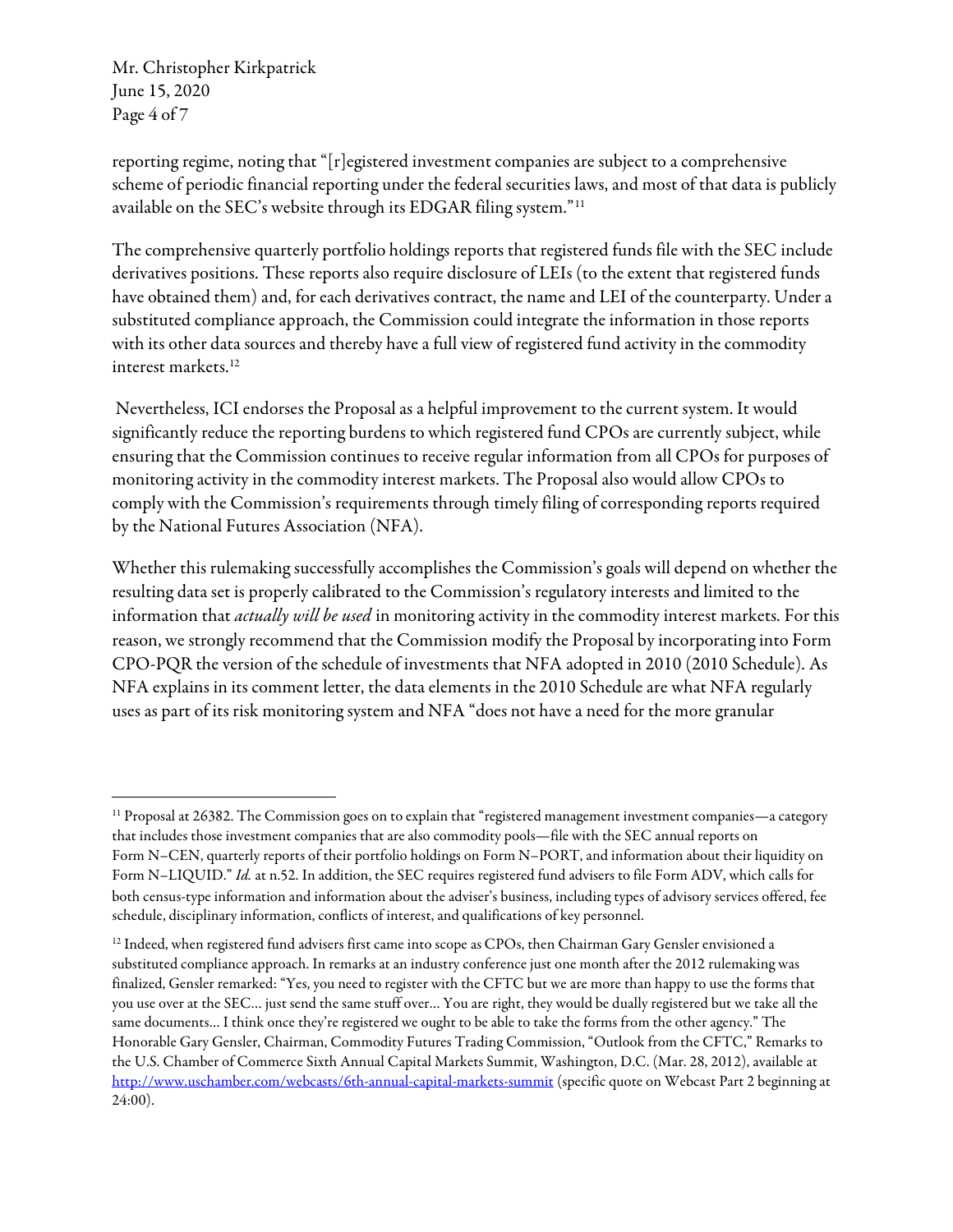Mr. Christopher Kirkpatrick June 15, 2020 Page 5 of 7

information currently in the Schedule" required under Rule 4.27. NFA further opines that the 2010 Schedule "elicits the information necessary for both the CFTC's and NFA's needs."<sup>13</sup>

Likewise, we recommend that the Commission take this opportunity to clarify the scope of question 5 in current Schedule A, which seeks information about pool brokers. Responses to this question should be limited to the brokers that a CPO uses with respect to commodity interest transactions. This result is consistent with the Commission's stated objectives in the Proposal, which is to be able to match up its existing data streams with data from revised Form CPO-PQR in order to better monitor the commodity interest markets.

## Inadvisability of alternatives to the Proposal

In its cost-benefit analysis, the Commission contemplates two possible alternatives to the Proposal. The first alternative is to rescind Form CPO-PQR in its entirety and require all CPOs to file all or part of Form PF with NFA. The second alternative is for the Commission to "devote resources to rectifying the challenges with the data reported under current Form CPO-PQR."<sup>14</sup> The release expresses the Commission's preliminary view that "the proposed changes to Form CPO-PQR, relative to the alternatives, would permit the Commission to discharge its regulatory duties with respect to CPOs and their operated pools that might have the greatest impact on market and systemic risk while easing reporting obligations on a significant number of CPOs."<sup>15</sup> We agree.

Replacing Form CPO-PQR with an obligation to file all or part of Form PF would impose *additional* burdens on registered fund CPOs. Although registered fund CPOs are dually registered with the SEC, they are not required to file Form PF for their registered funds. If this alternative were adopted, registered fund CPOs would have to adapt the systems and processes they put in place for Form CPO-PQR in order to file Form PF—a reporting form designed for hedge funds—and continue to complete and file periodic reports with the SEC at both the fund and adviser level.

The release acknowledges that FSOC may receive less data if the Proposal is adopted, noting that "some CPOs that are filing CFTC-only pool information through Form PF may stop doing so." Respectfully, the Commission should not repeat the past by designing its reporting requirements based on the perceived data needs of FSOC. Rather, the Commission should focus squarely on the information that

<sup>&</sup>lt;sup>13</sup> Letter to Christopher Kirkpatrick, Secretary, CFTC, from Carol A. Wooding, Senior VP, General Counsel and Secretary, NFA, dated June 11, 2020, available at https://www.nfa.futures.org/news/newsComment.asp?ArticleID=5240.

<sup>&</sup>lt;sup>14</sup> Proposal at 26388.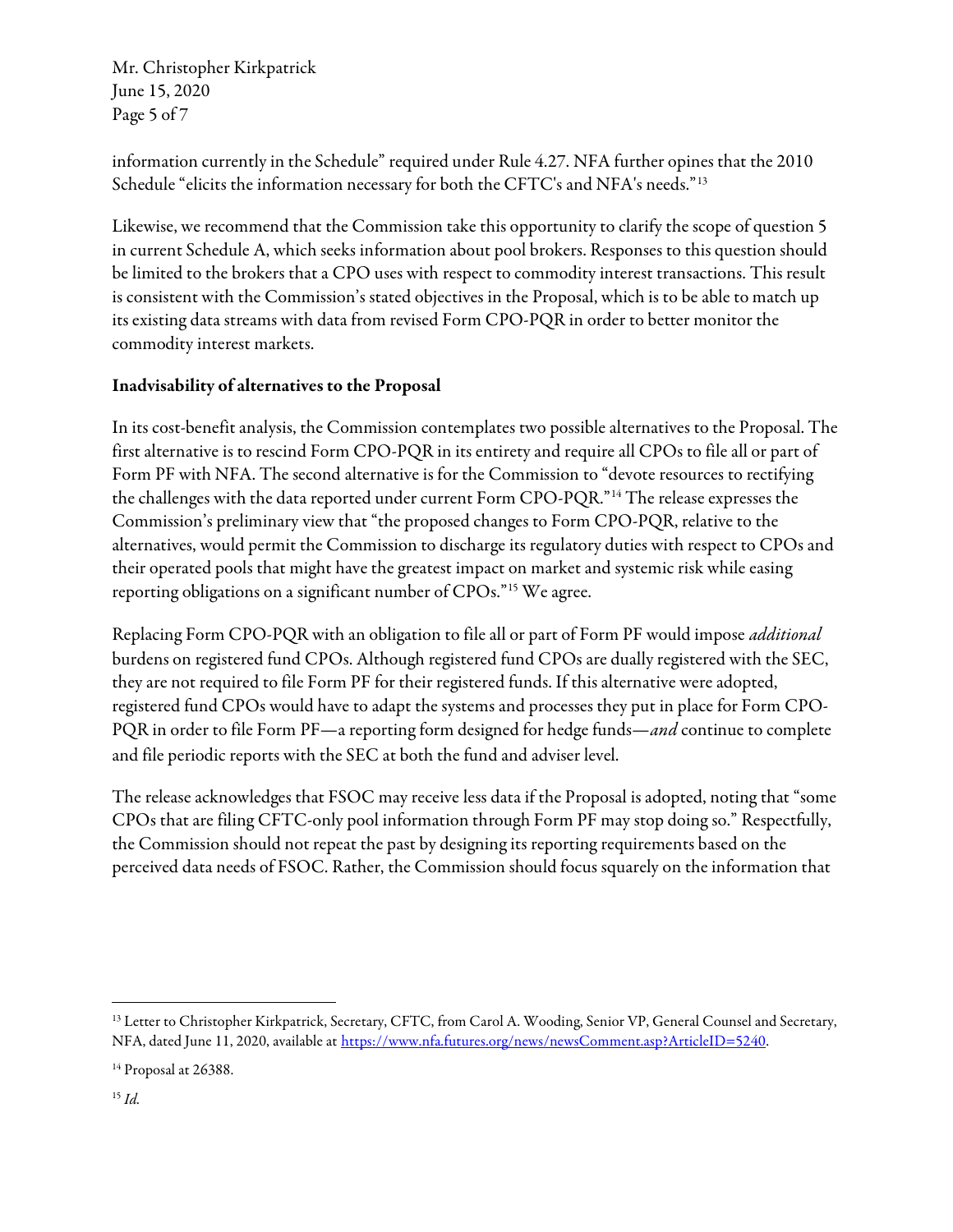Mr. Christopher Kirkpatrick June 15, 2020 Page 6 of 7

it needs—and will use—in pursuit of its regulatory mission.<sup>16</sup> Should FSOC determine that it needs information about certain pools that is not collected by the Commission, FSOC has the necessary authority under the Dodd-Frank Act to obtain that information.<sup>17</sup>

ICI likewise concurs with the Commission's preliminary belief that the agency's limited resources should not be spent on trying to make better use of the voluminous and very specific pool-level data sought in Schedules B and C of current Form CPO-PQR. As NFA's experience demonstrates, a targeted data set is most useful for initial monitoring purposes. If that data raises a red flag with respect to a particular pool or its CPO, the Commission has the authority to request additional—and more recent—information from the CPO to evaluate any potential concerns.

\* \* \*

<sup>&</sup>lt;sup>16</sup> See, e.g., Statement of Commissioner Dawn D. Stump Regarding CFTC Open Meeting on April 14, 2020, available at https://www.cftc.gov/PressRoom/SpeechesTestimony/stumpstatement041420 ("While the subject of today's proposal is CFTC Form CPO-PQR, I think it would be helpful to level set the conversation with a review of the different overlapping forms these investment advisors are required to file with various regulatory authorities. I am hopeful this will demonstrate why a correction is warranted to best achieve the distinct missions of regulators who are tasked to work together, rather than apply duplicative requirements on competing forms . . . The new form proposed today significantly reduces complexity and refocuses the information requested on Form CPO-PQR to the CFTC's specific regulatory tasks.").

<sup>&</sup>lt;sup>17</sup> See Dodd-Frank Wall Street and Consumer Protection Act sections 112(d) (outlining FSOC's authority to obtain information) and 154(b) (outlining the authorities of the Office of Financial Research to collect information on FSOC's behalf).